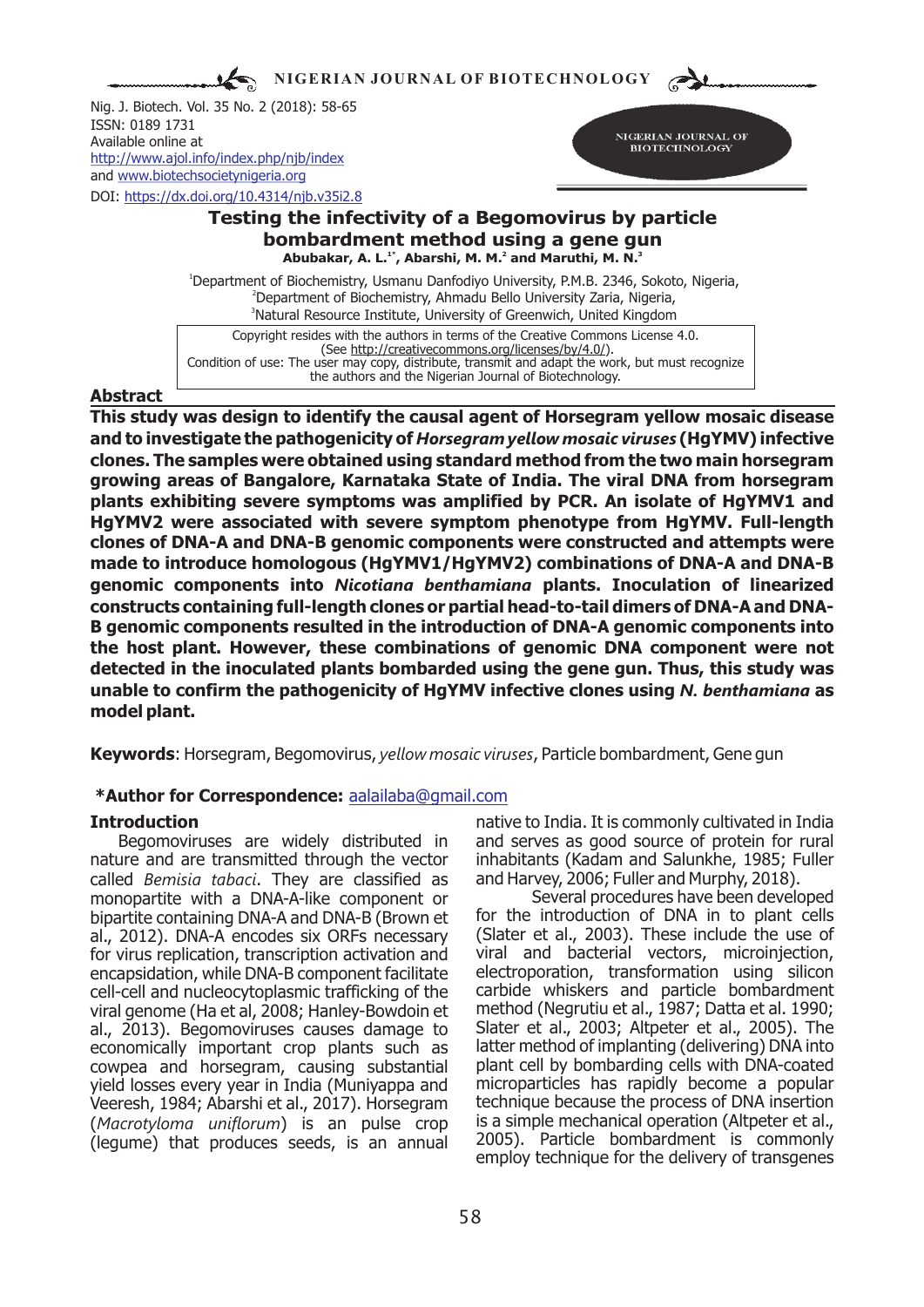into growing tissues. This method remains the were designed in the satellite conserved region foremost of direct DNA transfer in plant  $( S C R )$   $( H Y M V - A 1 5 0 0 F$ , biotechnology (James, 2003; Altpeter et al., **5'CTGCAG**TGATGTTGTCCCCKG3'; HYMV-A biotechnology (James, 2003; Altpeter et al., 2005). 1500R, 5' **CTGCAG**CTCAACTCAGGARTGG3').

useful in biotechnological transformations  $p \, \mathsf{r}$  im e  $r \, \mathsf{s}$ involving plant viruses. This technique is 5'**GAATTC**ATGAATAAATGGCCG3'; D\_HYMVemployed in the transmission of poloeviruses B2200R, 5'**GAATTC**ATAATTCCCTTGTCATG3') (Hoffman et al., 2001). Particle bombardment is were designed from the conserved region of usually the method of choice for the inoculation DNA. The PCR was run according to Abubakar et of leaf tissues and whole plant with viruses that al. (2018). PCR products were then analysed by are hard to introduce through conventional electrophoresis in 1 % agarose gels in Tris-buffer mechanical infection. It also allow direct EDTA. introduction of infectious viral DNA/RNA into a variety of plant species (Briddon et al., 1998; *Elution of DNA from agarose gel* Altpeter et al., 2005). This study was initiated to DNA elution from the gel, and develop an effective technique for precise purification were done using OIAGEN gel infection and testing the pathogenicity of a extraction kit protocol (Qiagen, UK). begomovirus that infects horsegram. This is necessary as begomoviruses cannot be *Ligation and cloning* inoculated mechanically. The study involved PCR The pGEM<sup>R</sup>-T vector and pGEM<sup>R</sup>-T vector amplification of a begomovirus infecting control tubes were centrifuged to collect<br>horsegram, generating full-length infective contents at the bottom of the tube A ligation horsegram, generating full-length infective contents at the bottom of the tube. A ligation clones of HgYMV, also testing the infectivity of reaction was set up and incubated for 2 hr at 37 HgYMV using particle bombardment method. <sup>0</sup>

## **Materials and methods**

The horsegram symptom bearing leaves<br>were collected from infected plants in two areas<br>nlates were prepared for each ligation reaction were collected from infected plants in two areas plates were prepared for each ligation reaction.<br>Standalore, Karnataka State of India and The plates were equilibrating to room of Bangalore, Karnataka State of India and The plates were equilibrating to room<br>stored at -80 °C freezer at NRI, University of Fremperature, prior, to plating. The tube stored at -80 °C freezer at NRI, University of temperature prior to plating. The tube<br>Greenwich London. Leaves of horsegram plant containing the ligated PCR product: pGEM<sup>R</sup>-T Greenwich London. Leaves of horsegram plant containing the ligated PCR product:pGEM<sup>R</sup>-T<br>Showing symptoms typical of yellow mosaic vector reaction was centrifuged to collect showing symptoms typical of yellow mosaic vector reaction was centrifuged to collect disease were used in this study. Total DNA was contents at the bottom of the 12 Lof the extracted from the dried plant samples by using extracted from the dried plant samples by using ligated PCR product pGEM<sup>®</sup>-T vector was added<br>a CTAB extraction buffer according to the the sterile 1.5 ml microcentrifuge tube on ice. manufacturer's instruction (Maruthi et al., 2002). Then it was mixed by gently flicking the tube. 50 l

## *Virus detection using Degenerate and specific* prepared in step 2. Note: Cells are highly fragile. *primers* **The tubes were gently flicked to mix on ice for 20**

Leaves of infected Horsegram plants. seconds at exactly 42 <sup>o</sup>C. The tubes were Amplification of begomovirus genome was returned to ice for 2 min. LB broth was added to proceeded using a pair of degenerate primers the tubes (approximately 1,500 bp PCR designed for the amplification of the DNA A and products: 450 l LB; 500bp: 1.4ml LB). The tubes DNA B genomic components, Deng-A were gently inverted to mix and incubated for 1 (5'TAATATTACCKGWKGVCCSC3') and Deng-B (5' TGGACYTTRCAWGGBCCTTCACA3') (Deng et al., 1994). To amplify DNA-A genomic component, *Culturing of transformed cells* two consensus outwardly extending primers 100 l of the transformation culture was spread

Particle bombardment method is also For DNA-B component, outwardly extending in biotechnological transformations  $p \text{ r}$  im e r s (D \_ H Y M V - B 2 2 0 0 F,

purification were done using OIAGEN gel

reaction was set up and incubated for 2 hr at 37  $\degree$ C. A 2 I of the ligated product was used for the transformation step.

## *Plant material and DNA extraction*<br>*Transformation of ligated PCR:pGEM<sup>®</sup>-T vector*<br>*Two* duplicate sets of LB/amp/X-

contents at the bottom of the tube. A 2 l of the to sterile 1.5 ml microcentrifuge tube on ice. of cells were carefully aliquot into each tube DNA template for PCR was prepared from min. The cells were heat shocked for 45- 50 hr at  $37^{\circ}$ C.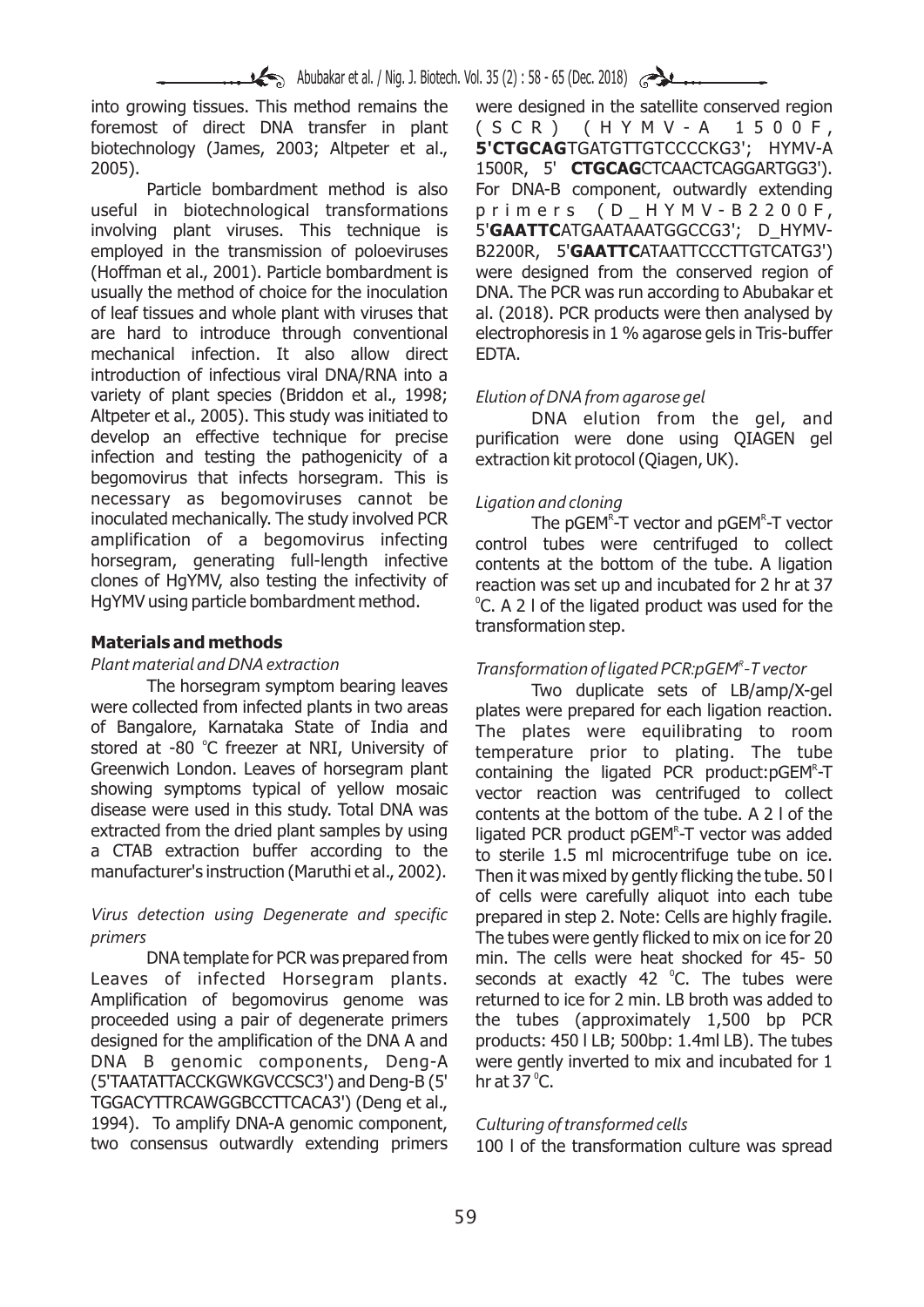on one set of duplicate plates containing % PEG M.W was added and centrifuged at 1300 ampicillin (125 g/ ml) and X-gal (100 g/ ml) and 1600 rpm. 25 l of 2.5 M CaCl<sub>2</sub> was added while on the other set, 100 l of the transformation vortexing. The mixture was incubated at room on the other set, 100 l of the transformation vortexing. The mixture was incubated at room culture was spread. It was incubated for at least temperature for 10 min. Pulse in centrifuge  $-$ 18 h at 37 °C and then at 4 °C for about 5-10 h to 18 h at 37 °C and then at 4 °C for about 5-10 h to 20sec at max speed (13000 rpm). Supernatant allowed clear development of blue colonies. was removed and discarded. The pellet was allowed clear development of blue colonies. was removed and discarded. The pellet was<br>Single white colonies were picked from the resuspended in 70 l of 100% ethanol (absolute Single white colonies were picked from the resuspended in 70 l of 100% ethanol (absolute plates and inoculated into 3 ml LB broth ethanol) and sonicated briefly. The mixture was containing ampicillin (250 g/ml). Colonies were also centrifuged on pulse. 1 ml of 100% ethanol grown overnight at 37 C on a shaker at 220 rpm. was added to a sterile scintillation vial. Gold

DNA from the bacterial cells also called "minipreparation" was performed by using QIAGEN plasmid miniprep kit according to the *Shooting DNA into plants*

HgYMV1 and HgYMV2 were cloned into the sonicated briefly. The gold solution was injected plasmid vector pPGEMT-Easy (Promega, UK). into the Tebzel tubing using 2 ml syringe and The resulting clones were verified by restriction needle. Gold particles coated with virus were analysis, PCR and sequencing. The presence of allowed to settle for 30 min and it formed a inserts was checked by PCR using the primers visible precipitation line at the bottom. Ethanol HgYMV-A 1500F and HgYMV-A 1500R for DNA-A, was removed carefully by placing tissue at one and D\_HgYMV-B2200F and D\_HgYMV-B2200R end of the tube and drawing the ethanol out by for DNA-B. absorption. The tube was left overnight for

glasshouse under ambient temperature of  $26$  C  $\phantom{0}$  the gun and secured. The gun was plugged into and a minimum 50 % relative bumidity. In order  $\phantom{0}$  the power supply and connected to the helium and a minimum 50 % relative humidity. In order the power supply and connected to the helium to test the infectivity of HaYMV both DNA-A and these. The main tank valve was opened to test the infectivity of HgYMV both DNA-A and hose. The main tank valve was opened<br>DNA-B were inoculated onto 30 plants of the M anticlockwise. The regulator valve was opened DNA-B were inoculated onto 30 plants of the *N.* anticlockwise. The regulator valve was opened bonthamians enocies that were at the 3.5 leafy clockwise until the gauge reads 150 psi (Max 300 benthamiana species that were at the 3-5 leaf<br>stage (for both biolistic and mechanical psi). The gun was placed at point blank range at<br>transmission presedure). DNA A(pCEM<sup>R</sup> T) and underside of the youngest expanding leaf transmission procedure). DNA-A( $pGEM<sup>R</sup>-T$ ) and the youngest expanding leaf and transmission procedure). DNA-A( $pGEM<sup>R</sup>-T$ ) and shot. Finally, the main tank vale was closed DNA-B(pGEM<sup>R</sup>-T) were inoculated together, shot. Finally, the main tank vale was closed linearized DNA-A and DNA-B construct were disclockwise and the regulator anticlockwise, the linearized DNA-A and DNA-B construct were inoculated together, also undigested DNA-A and in the induction of the inclusion of the inclusion of the inclusion of the inclusion of the inclusion of the inclusion of the inclusion of the inclusion of the inclusion of th DNA-B construct were inoculated together.

# least 15 days for symptom expression. *Preparation of DNA and gold particles for use in*

*gene gun*<br>
25 mg of gold particles (size 95) was<br> *Total DNA extraction from virus's infected leaves*<br> **RNA was propared in a 20 Lyolume TE buffor** and PCR amplification DNA was prepared in a 20 l volume TE buffer. *and PCR amplification*<br>DNA was extracted from infected DNA was added to the gold particles, and 25 lacked in the DNA was extracted from infected<br>The buffer was added and Vertexed 25 Lef 0.1 M and the BCR was used to amplify Xho buffer was added and Vortexed. 25 l of 0.1 M various HgYMV DNA fragments using the spermidine was added and Vortexed. 25 l of 25 various HgYMV DNA fragments using the

temperature for 10 min. Pulse in centrifuge  $$ ethanol) and sonicated briefly. The mixture was pellet was resuspended in 100% ethanol from *Extraction of plasmid DNA from E. coli* the final 10 ml volume and transferred gold to The extraction of recombinant plasmid scintillation vial. Then it was sonicated briefly and stored at -20 $\degree$ C until further use.

The Tebzel plastic tube was laid (Natural Tebzel tubing 1/8"OD x 3/32" ID) on the back of *Screening of transformants for inserts* a tray and secured with a tape. 1.5 cm tube was The amplified DNA-A and DNA-B of used per shot/ cartridge. The gold solution was drying at room temperate and loaded into the *Biolistic inoculation of cloned DNA-A and DNA-B* cassette No. 1 and cut the excess tubing. *genomic components* and *components* **Likewise the entire tube was loaded into several** Test plants were grown in an insect proof cassettes. The cassette was placed at the top of  $\frac{1}{2}$ plants were incubated in the glasshouse for at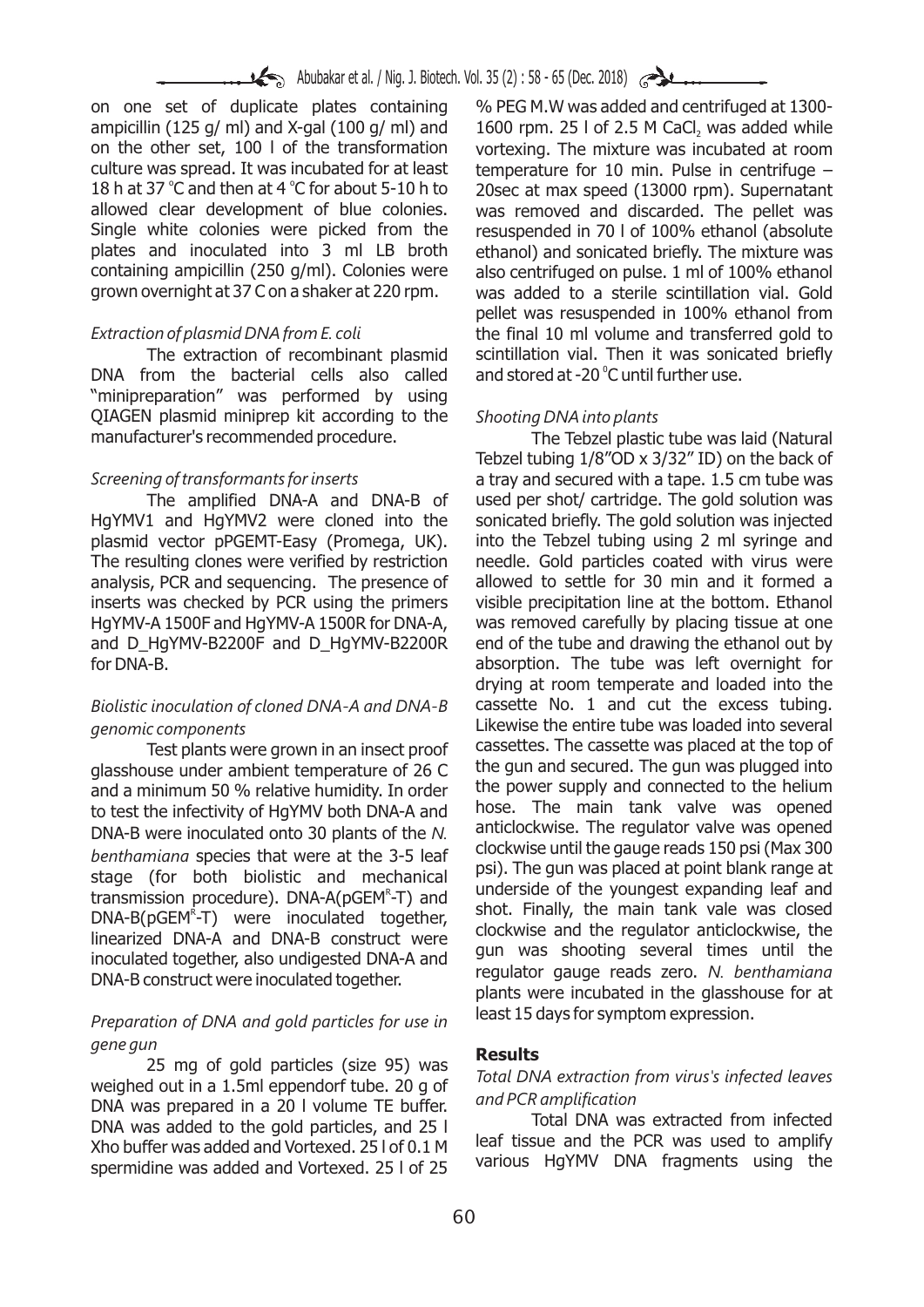## Abubakar et al. / Nig. J. Biotech. Vol. 35 (2) : 58 - 65 (Dec. 2018)

primer sequences shown in method section. The purification steps. The choice of the leaf tissue is primer pair Deng A and Deng-B (degenerate important for DNA isolation. The use of matured primer) was used to amplify from the intergenic leaves of horsegram has resulted in samples with region (IR) to the coat protein gene, inhibitors. Use of young leaves produced DNAs respectively. PCR failed to amplify expected of sufficient quality to use in PCR. bands from samples during initial DNA Upon optimisation higher yields of clean extractions (see Figure 1A). Reasons for this are DNA was obtained from horsegram leaves. The sample used for DNA extractions. The condition primers indicated the successful DNA extraction was optimised by modifying the CTAB-based and PCR amplification shown in Figure 1B. DNA extraction of Lodhi et al. (1994). We These results confirmed the infection of circumvent the grinding in liquid nitrogen, the horsegram by a begomovirus. use of phenol and CsCl density gradient

many including the presence of inhibitors in the amplification in PCR using Deng et al (1994)



**Fig. 1: (A)** Gel photograph of PCR products generated using degenerate primer, Deng et al. (1994) primers showing the failed detection of begomovirus in different crop plants. The photograph indicated the absence of DNA in the samples analyzed. **(B)** Gel photograph of PCR products generated using degenerate primer, Deng et al. (1994) primers showing successful detection of begomovirus in different crop plants. Lane 1: ACMV (African cassava mosaic virus) +ve control, Lane 2: LYMV (diluted), Lane 3: FYMV (diluted), Lane 4: HgYMV (diluted), Lane 5: HgYMV (diluted), Lane 6: LYMV, Lane 7: FYMV, Lane 8-12: HgYMV, Lane 13: negative, Lane 1 and 14: are the sizes of marker as shown on the left and right of the figure.

the presence of begomovirus in horsegram PStI and EcoRI endonucleases for DNA-A and plants showing mosaic symptoms. In addition. DNA-B clones, respectively. The products of plants showing mosaic symptoms. In addition, DNA-B clones, respectively. The products of these results indicated that the horsegram restriction digestion separated on gel these results indicated that the horsegram restriction digestion separated vellow mosaic disease was caused by a binartite photographs are shown in Fig. 2. yellow mosaic disease was caused by a bipartite begomovirus which has both DNA-A and DNA-B

*Full-length DNA-A and DNA-B components* components. Further confirmation of the Expected PCR products of approximately presence of right size and type of inserts was 2.8 Kb were amplified, which further confirmed confirmed following restriction digestion with the presence of begomovirus in horsegram PStI and EcoRI endonucleases for DNA-A and



**Fig. 2:** Gel photograph clones digested with PstI endonuclease which confirmed the presence of full-length DNA-A insert in the clone. Lanes 2-11 represent bacterial colonies with insets of the DNA-A of HgYMV. Lanes 1 and 12 are the sizes 1-Kb molecular weight marker.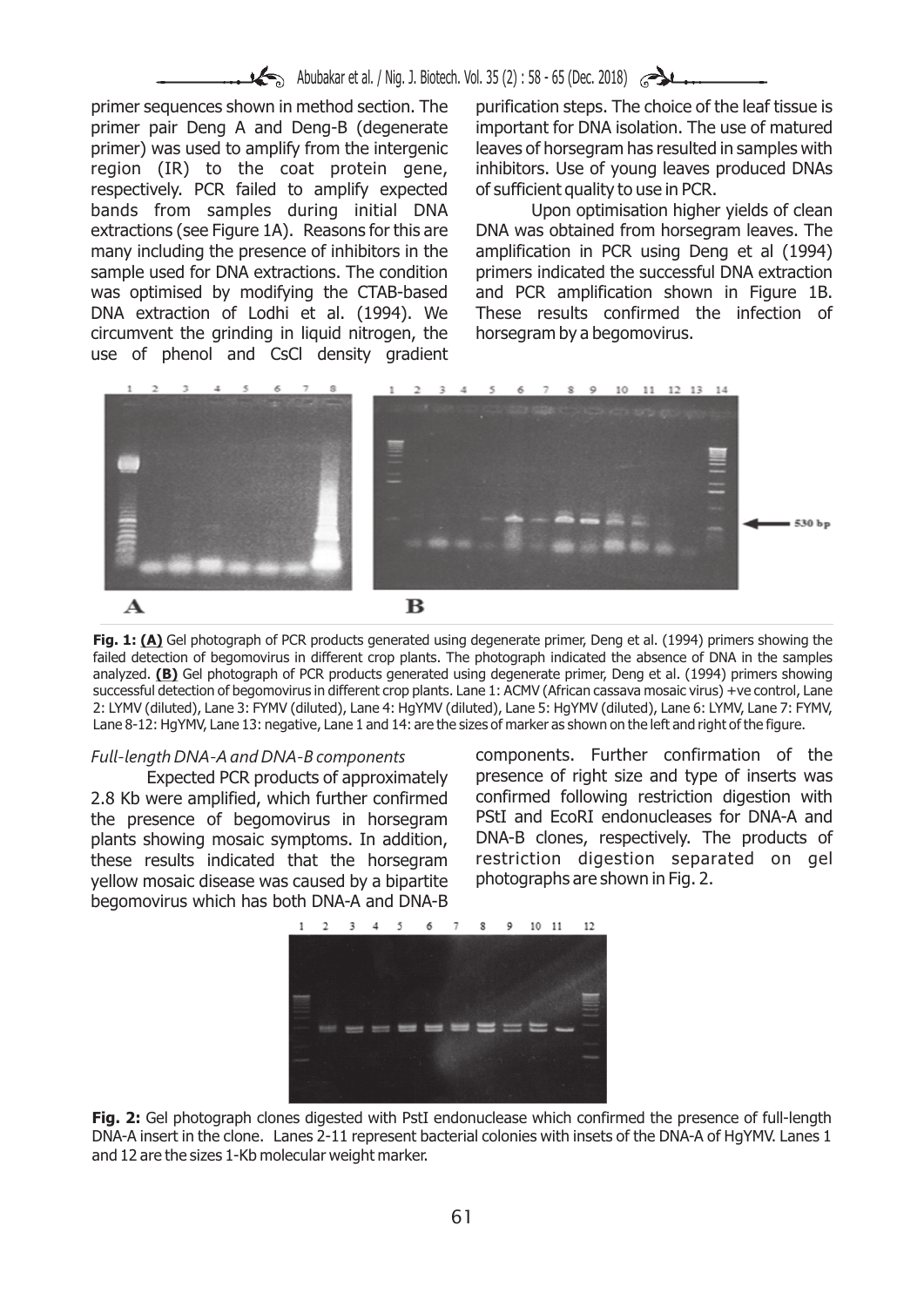Abubakar et al. / Nig. J. Biotech. Vol. 35 (2) : 58 - 65 (Dec. 2018)

*Sequencing the complete genome of HgYMV1* and DNA-B) of different virus types can effect and HaYMV2 isolates *and HgYMV2 isolates*<br>The complete genome of HaYMV isolate **infection in the DNA-A** and DNA-B of HgYMV

infecting horsegram was amplified by PCR. genome were mixed and bombarded directly to<br>Phylogenetic of virus sequence of HoYMV N. benthamiana. Plasmid constructs were Phylogenetic of virus sequence of HgYMV begomovirus sequences were compared with inoculated to *N. benthamiana* either as fullthose sequences of selected reference length clones excised from plasmid pGEM-T begomoviruses sequence from the gene bank. (PStI DNA-A and ECoRI for DNA-B), as linearized The sequences were aligned using the cluster plasmid constructs and as undigested double method and the dendograms were reported in stranded DNA. The results of this investigation Abubakar et al. (2018). Abubakar et al. (2018). Abubakar et al. (2018).

## *Testing the infectivity of HgYMV in N.* strain inoculated by biolistic inoculation, resulted *benthamiana* in having no symptom of infections of HgYMV in

verify whether the cloned constructs are capable  $\qquad$  3). No symptoms were observed for mechanical of causing an infection in N *benthamiang* which innoculation; therefore the results were identical of causing an infection in *N. benthamiana*, which infection; therefore the results were identical would confirm their functional activity as a virus to those obtained with the particle bombardment would confirm their functional activity as a virus to those obtained with the pa<br>or whether heterologous components (DNA-A procedure (data not shown). or whether heterologous components (DNA-A

The complete genome of HgYMV isolate The DNA-A and DNA-B of HgYMV<br>The DNA-A and DNA-B of HgYMV isolate The The DNA-A and bombarded directly to combinations of DNA-A and DNA-B of HgYMV These experiments were conducted to *N. benthamiana* 15 days post inoculation (Fig.<br>whether the cloned constructs are canable 3). No symptoms were observed for mechanical

**Table 1:** Biolistic inoculation of *N. benthamiana* with HgYMV linear, ligated and undigested DNA-A and DNA-B genomic components.

| <b>Inoculum</b>                | <b>Amount of HgYMV DNA</b><br>per plant ( $\mu$ g) | <b>Number of plants</b><br>infected/inoculated |
|--------------------------------|----------------------------------------------------|------------------------------------------------|
| Linearized DNA - A and DNA - B | 20                                                 | 0/10                                           |
| Ligated DNA - A and DNA - B    | 20                                                 | 0/10                                           |
| Undigested DNA -A and DNA -B   | 20                                                 | 0/10                                           |



**Fig. 3: (A)** *N. benthamiana* plants (bombarded using Helios gene gun, and mechanically inoculated) with DNA-A and DNA-B genomic components of HgYMV1 and HgYMV2 after 2 weeks of transplanting. **(B)** *N. benthamiana* plants showing no symptoms of HgYMV 15 day after bombardment with Helios gene gun.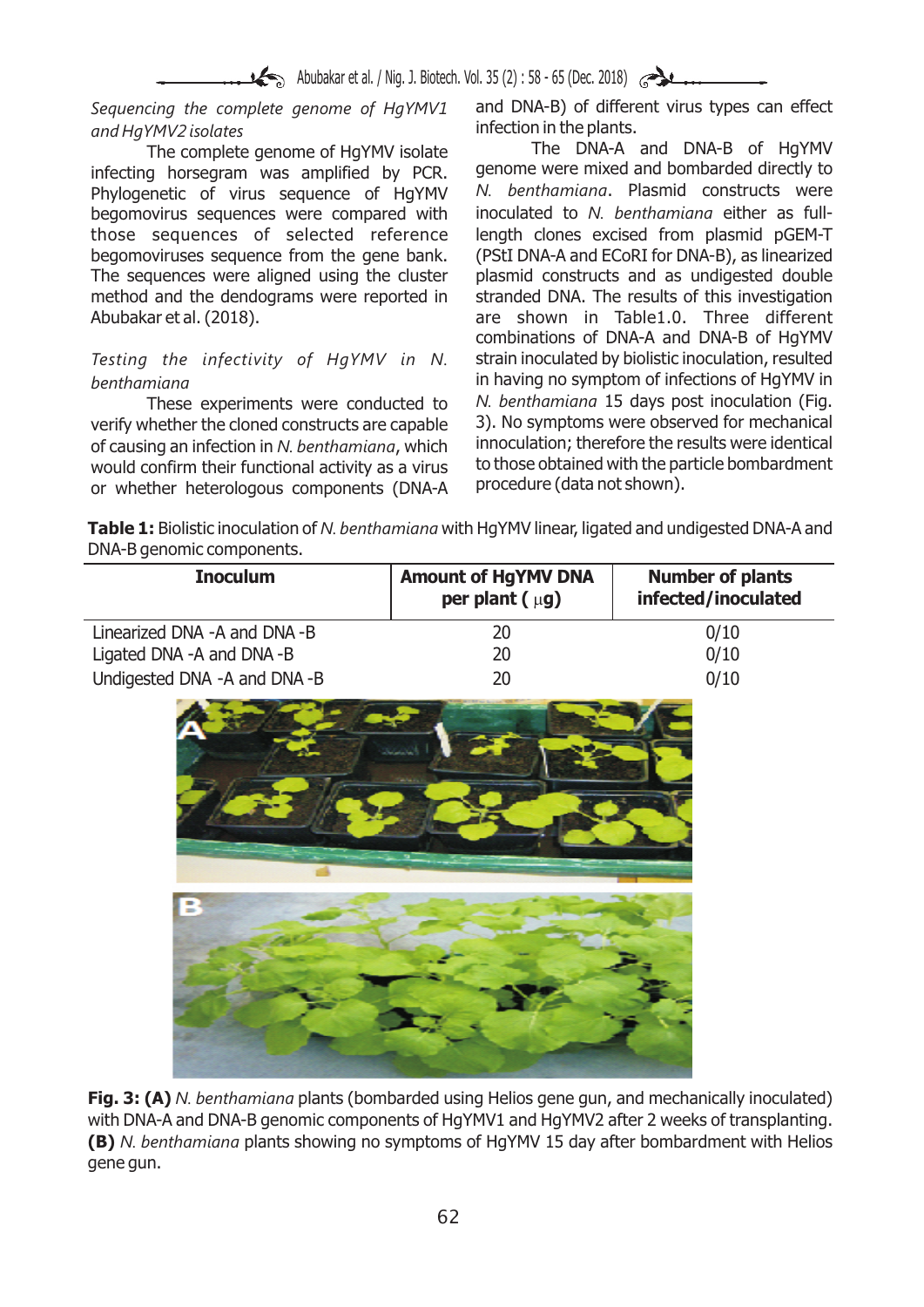degenerate primers Deng A/B in the diseased development). The experiment conducted by samples. The inability to detect an HgYMV Tuttle et al. (2012) shows that agro-inoculation initially may be due to several reasons including resulted in efficiency and extent of silencing the present of inhibitors such as polyphenols, compared to biolistic inoculation. polysaccharides, lipids and proteins. These The DNA-A of most *begomoviruses* has inhibitors could have resulted in a negative PCR. characteristics of monopartite and binartite inhibitors could have resulted in a negative PCR. characteristics of monopartite and bipartite<br>There is also the possibility of single mismatch at begomovirus species. In the absence of DNA-B. the 3' end of the primers, which can result in DNA-A can induce yellow mosaic on *N.*  negative PCR. The CTAB-based DNA extraction *benthamiana*. DNA-A alone is infectious and was optimization by modifying procedure from was optimization by modifying procedure from produces mild and delayed symptoms on *N.*<br>
Lodhi et al. (1994). However, using Deng primers *benthamiana*, the association of DNA-B<br>
A/B indicated the presence of begomovirus D in horsegram plants. This indicated that PCRscreening of samples using Deng A/B primers<br>alone would detect most of begomoviruses and<br>was probably sufficient for the detection of<br>begomoviruses. Very efficient methods for Thailand virus. DNA-A alone was shown to be **Thailand virus, DNA-A alone was shown to be begomoviruses.** Very efficient methods for *Induland virus*, DNA-A alone was shown to be extracting DNA and DNA from roots and shoots infections. but DNA-B increased symptom extracting DNA and RNA from roots and shoots infections, but DNA-B increased symptom<br>of plants were reported in provious studies severity. Therefore, the additional restriction in of plants were reported in previous studies severity. Therefore, the additional restriction in of plants were reported in previous studies the DNA-A of HgYMV clones inoculated in this (Bekesiova et al., 1999; Rezadoost et al., 2016).

characterized bean-infecting begomoviruses study shows that the *Agrobacterium* vectors<br>from India HgYMV1 and HgYMV2 have been were better than the biolistic VIGS vectors and from India, HgYMV1 and HgYMV2, have been were better than the biolistic VIGS vectors and<br>cloned and completely characterized. Full-length bence contain less unique restriction sites for cloned and completely characterized. Full-length hence contain less unique restriction sites for infectious clones of DNA-A and DNA-B cloning<br>component for HaYMV1 and HaYMV2 were each 2012). component for HgYMV1 and HgYMV2 were each cloned from symptomatic horsegram plant. Analysis of their genome sequences revealed<br>that they are strains of begomovirus (see The most intriguing fact of this study is that they are strains of begomovirus (see Abubakar et al., 2018). That, in most experiments such as PCR

transmission of HgYMV1 and HgYMV2 isolates as digestion and sequence analyses we were able<br>well as mechanical inoculation to  $N$  to detect the virus, but after particle bombarded well as mechanical inoculation to  $N$ . to detect the virus, but after particle bombarded bombarded was relatively poor None of the  $50$  and mechanically inoculated to *N. benthamiana* benthamiana was relatively poor. None of the 50 and mechanically inoculated to *N. benthamiana*<br>*N. benthamiana* plants inoculated using both leaves, we did not found any symptoms. N. benthamiana plants inoculated using both i<sup>ncaves</sup>, we did not found any symptoms.<br>Anyticle bembarded and mechanical methods in However, N. benthamiana plants inoculated particle bombarded and mechanical methods **However,** *N. benthamiana* plants inoculated<br>produce HoYMV symptoms after two weeks of gave inconsistent results, although amounts of produce HgYMV symptoms after two weeks of HgYMV DNA-A and DNA-B used for each analysis inoculation.

HgYMV were visible in *N. benthamiana* that could be explained by<br>site in the DNA-A clone. resembles infections of *N. benthamiana* with wild type viruses. This occurs as a result of<br>additional restriction site in DNA-A clone, which<br>may result to cleavage of bases in the DNA<br>may result to cleavage of bases in the DNA may result to cleavage of bases in the DNA<br>sequence. Restriction (cleavage) of bases will cause the conformational changes in DNA facilities and consumables during this study. sequence. Therefore, since the confirmation of DNA-A in plants inoculated with cloned DNA was not pursued, it is likely that only DNA-B was

**Discussion Discussion present in inoculated plants replicating without** HgYMV were detected successfully using DNA-A (which is responsible for symptoms

begomovirus species. In the absence of DNA-B, increases symptom severity and also The genomes for two previously<br>The genomes for two previously study, could not produce the symptom. Previous<br>Terized bean-infecting begomoviruses study shows that the Agrobacterium vectors

The result of Helios gun delivery based amplification, cloning and ligation, restriction restriction restriction restriction restriction and sequence analyses we were able In all inoculated cases, no symptoms of were precisely quantified. These poor results<br>In all inoculated cases, no symptoms of could be explained by an additional restriction

Greenwich, United Kingdom for providing all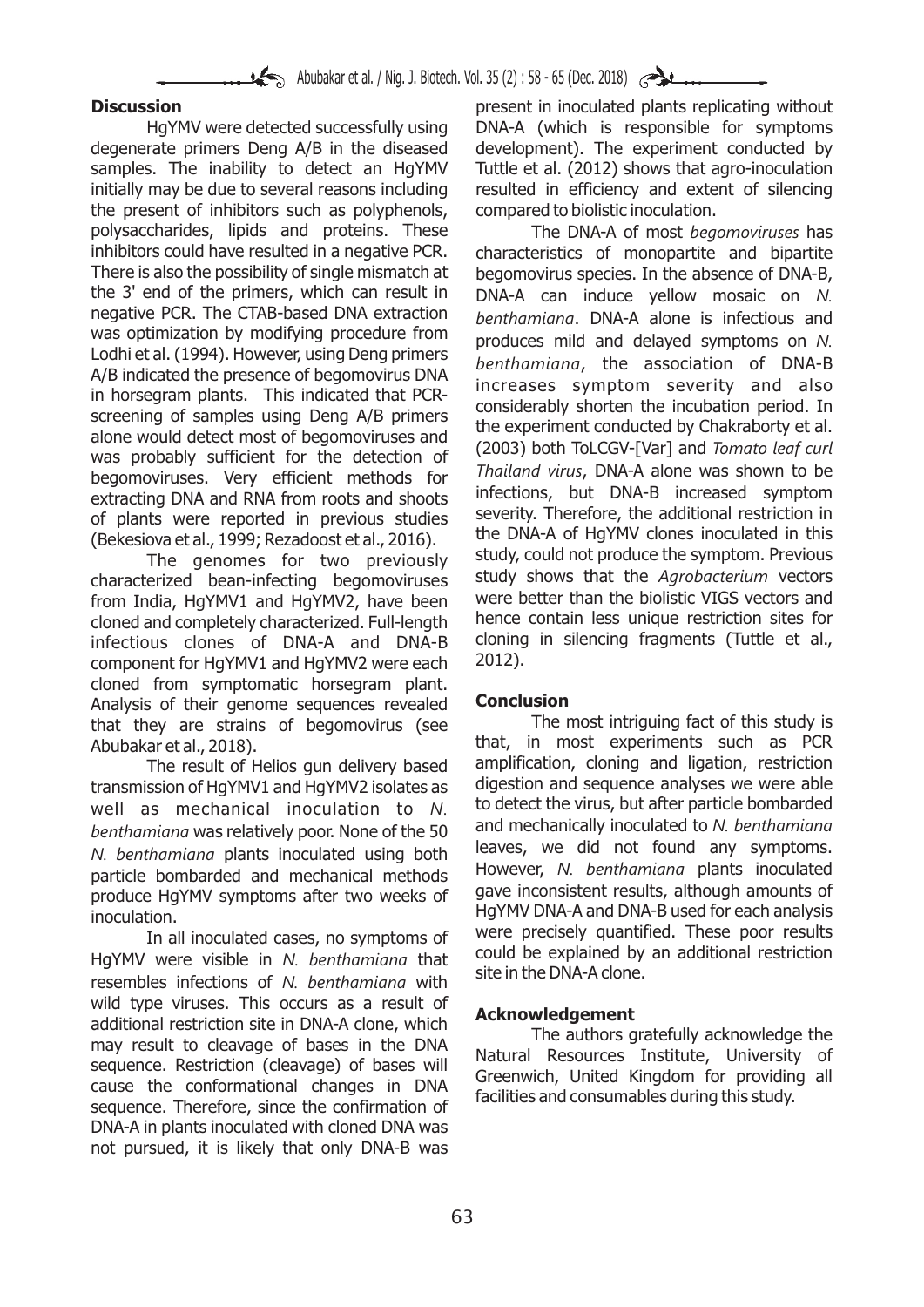N. (2018). Molecular identification and sequence polymerase reaction with degenerate primers. analysis of a bipartite begomovirus infecting *Annals of Applied biology*. 125: 327-336. horsegram legume in India. Submitted to the *Journal of Applied Biology and Biotechnology*

Altpeter, F., Baisakh, N., Beachy, R., Bock, R., processing and evidence for cultivation. Capel, T., Christou, P., Daniel, H., Datta, K., Datta, *Environmental Archaeology*. 11: 219–246. S., Dix, P. J., Fauquet, C., Huang, N., Kohli, A., Mooibroek, H., Nicholson, L., Nguyen, T. T., Fuller, D. Q. and Murphy, C. (2018). The origins<br>Nugent, G., Raemakers, K., Romano, A., and early dispersal of horsegram (Macrotyloma Nugent, G., Raemakers, K., Romano, A., and early dispersal of horsegram (Macrotyloma<br>Somers, D. A., Stoger, E., Taylor, N. and Visser, R. uniflorum). a major crop of ancient India. Somers, D. A., Stoger, E., Taylor, N. and Visser, R. uniflorum), a major crop of ancient India.<br>(2005). Particle bombardment and the genetic Genetic Resources and Crop Evolution 65: enhancement of crops: myths and realities. 285–305. *Molecular Breeding*. 15: 305–327.

Briddon, R. W. and Markham, P. G. (2001). and Dale, J. (2008). Molecular characterization Complementation of bipartite begomovirus of begomoviruses and DNA satellites from movement functions by topocuviruses and Vietnam: additional evidence that the New World curtoviruses. *Archives of Virology*. 146: 1811- geminiviruses were present in the Old World 1819. prior to continental separation. *Journal of* 

Briddon, R., Liu, S., Pinner, M. and Markham, P. (1998). Infectivity of African cassava mosaic Hanley-Bowdoin, L., Bejarano, E. R., Robertson, virus by biolistic incolulation. Archives of D. and Mansoor S. (2013). Geminiviruses: *Virology*. 143: 2487–2492. masters at redirecting and reprogramming plant

Brown, J. K., Fauquet, C. M., Briddon, R. W., Zerbini, F. M., Moriones, E. and Navas-Castillo, J. Hoffmann, K., Verbeek, M., Romano, A., (2012). Family Geminiviridae. In Virus Dullemans, A. M., van den Heuvel J. F. J. M., and Taxonomy: Classification and Nomenclature of van der Wilk, F. (2001). Mechanical transmission Viruses – Ninth Report of the International of poleroviruses. *Journal of Virological Methods*. Committee on Taxonomy of Viruses, pp. 91: 197–201. 351–373. Edited by A. M. Q. King, M. J. Adams, E. B. Carstens & E. J. Lefkowitz. London: Elsevier. Bekesiova, I., Nap, J. and Mlynarova, L. (1999)

Chakraborty, S., Pandey, P. K., Banerjee, M. K., Leaves of the Carnivorous Plant Drosera<br>Kalloo, G. and Fauguet C. M. (2003). Tomato leaf rotundifolia, Plant Molecular Biology Reporter curl Gujarat virus, a new Begomovirus species 17: 269. causing a severe leaf curl disease of tomato in Varanasi, India. *Phytopathology*. 93: James, C. (2003). Preview: Global Status of

Datta, S. K., Peterhans, A., Datta K. and Potrykus, I. (1990). Genetically engineered Kadam, S. S. and Salunkhe, D. K. (1985). fertile Indica-rice plants recovered from Nutritional composition, processing, and protoplasts. *Bio/Technology* 8: 736–740. utilization of horse gram and moth bean. *Critical* 

Deng, D., McGrath, P. F., Robinson, D. J. and Harrison, B. D., (1994). Detection and Lodhi, M. A., YeG, N., Weeden, N. F. and Reisch,

**References References differentiation** of whitefly-transmitted Abubakar, A. L., Abarshi, M. M. and Maruthi, M. geminiviruses in plants and vector insects by

> *.* Fuller, D. Q. and Harvey, E. L. (2006). The archaeobotany of Indian pulses: identification,

> (2005). Particle bombardment and the genetic *Genetic Resources and Crop Evolution* 65:

Ha, C., Coombs, S., Revill, P., Harding, R., Vu, M. *General Virology*. 89: 312–326.

D. and Mansoor, S. (2013). Geminiviruses: processes. Nat Rev Microbiol 11, 777–788.

Isolation of High Quality DNA and RNA from rotundifolia, Plant Molecular Biology Reporter

Commercialized Transgenic Crops: 2003. ISAAA Briefs No. 30. ISAAA, Ithaca, NY.

*Reviews in Food Science and Nutrition*. 22: 1–26.